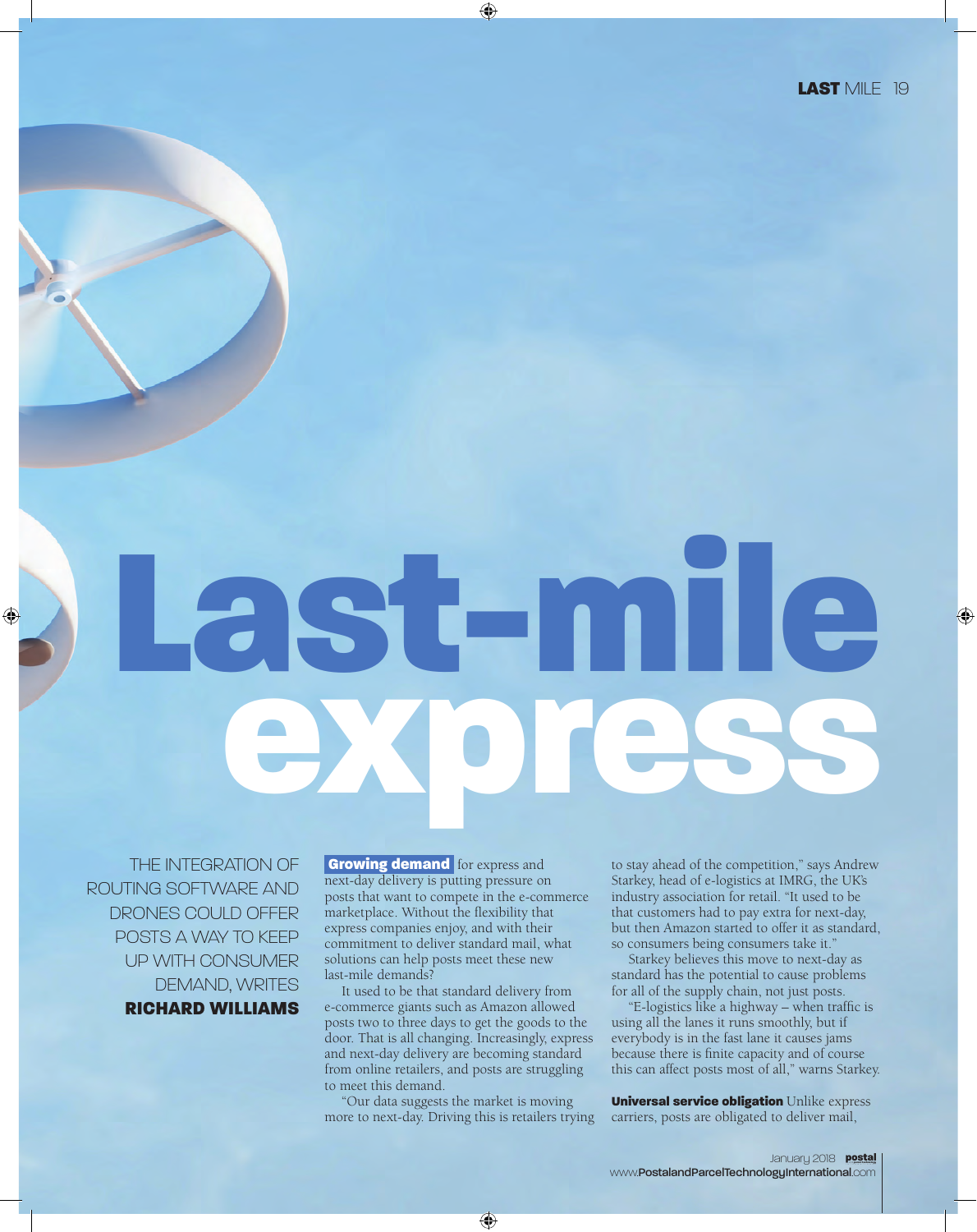

Route optimization must consider delivery workers, with changes made incrementally so deliery workers can adjust

forcing some to implement separate delivery services for mail and parcels, hardly an ideal situation for organizations that are intent on remaining competitive.

"What affects us most is our universal service obligation, which says we have to deliver mail by the early afternoon," says Markus Steinmann, mail carriers routing specialist at Swiss Post. "Some technologies such as automation in the sorting areas mean we can start earlier, but that limit still hurts us. But we can deliver parcels at any time.

"Mail routes are not flexible. It is also a question of volume and the type of vehicle. A couple of parcels would fill the mailman's scooter that we use out here," says Steinmann.

"It does differ from country to country. Some have mail carriers that deliver parcels too. In Switzerland we have mixed delivery in rural areas, but a separate delivery organization makes sense in urban areas."

Of course, even having a separate parcel delivery network brings with it its own issues, not least making the service as efficient as possible to ensure maximum profitability.

"The postman goes to many more addresses each day than the parcel carrier does, so you need a device to help him get to the address in the best way possible," says Steinmann.

He says he and his team use RouteSmart, which not only helps them find the most efficient route to deliver express packages, but also eliminates deadhead, when vehicles travel without carrying anything.

**"Posts want combined delivery. They want postmen to integrate new services into their delivery networks"**



Pierre Cossette, director of GeoRoute, a route optimization software, at GIRO

"What the routing system lets us do is macro- and micromanage the route. It shows the best way to travel around the route and lets us eliminate deadhead, which is very inefficient. But it also creates routes that are average in volume and that work."

**Combined routes** Not all posts want to separate their parcel and letter networks. If a postal carrier is at the door in the morning, why can't he deliver the package along with the letters?

"Historically express has been a separate delivery network, but posts with their regular letter delivery want new products, and express and next-day delivery is part of that," says Pierre Cossette, director of GeoRoute, a route optimization system for posts, at GIRO.

"Posts want more and more combined delivery. They want regular postal carriers to integrate new services into their delivery networks. The problem is that with express mail you need to be flexible, you need to build a new route every day, but with standard delivery you can't do this. Routes have to be fixed and stable.

"Imagine if you load a vehicle differently every day," says Cossette. "With some products that are not scanned and some that are, and postmen doing different routes each day, it would be chaos. Postal carriers don't like big changes. They need stability and any big change is very costly."

He says GIRO GeoRoute helps posts combine express parcels with letter delivery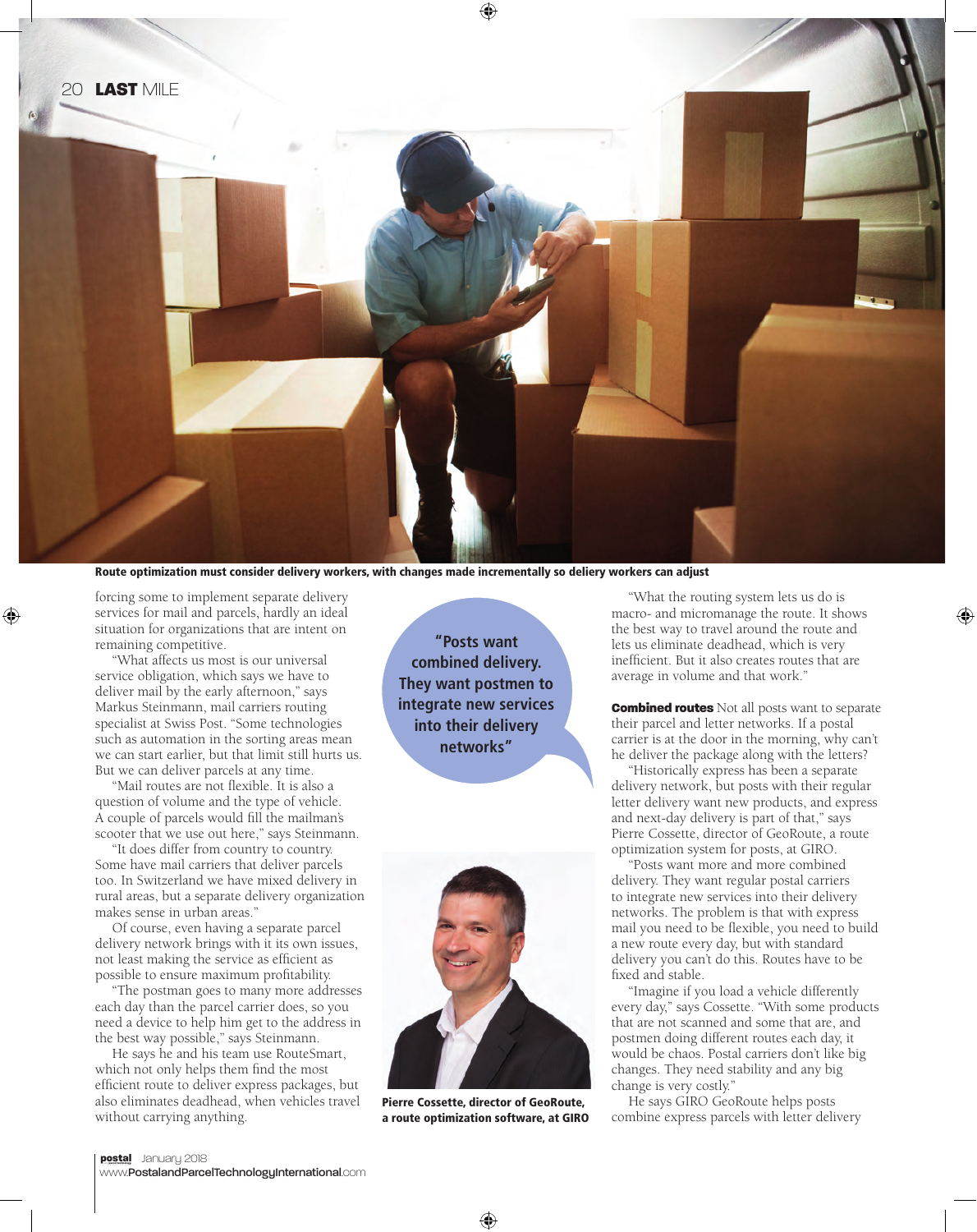by making minor tweaks to their routes: "It is all planned in advance, so if you have 25 routes, the best solution might be to change all 25, but you cannot do that, so we look at what we can do. Our software keeps the routes as fixed as possible."

Cossette adds that preplanning all scenarios prevents any changes from being disruptive: "You identify blocks of streets that you can move from time to time and the mailmen can get used to these changes when they occur, so it is not a big shock when it happens."

**Pinpoint accuracy** Making the delivery process more efficient is not just about finding the best route. Guy Davenport, co-founder of smart addressing platform Locpin, believes he has created a way to avoid parcels being left in the wrong place and to ensure more parcels are delivered in the first attempt.

"We sit in the middle between retailers, customers and delivery companies. Locpin enables customers to take control of their delivery options," says Davenport.

"Whenever you order online with our partners, we send a message, not in the check-out system, but once the order is placed. We show the customer a map and say, 'This is where we plan to deliver to you,' and allow them to drag a pin to the exact spot."

He says once customers mark the map with a pin, Locpin takes the GPS coordinates – accurate to 3m (10ft), anywhere in the world – and puts them in a database that can be

## The rise and rise of free delivery

Offering next-day and express delivery as standard is part of a trend that is now seeing an increasing number of online retailers offering free next-day delivery, putting more pressure on the supply chain.

"In many ways, retailers are making a rod for their own backs," says Andrew Starkey at the UK industry association for retail, IMRG.

"There is an increase in the use of next-day delivery, and the gap has closed since last year. However, the reason is interesting. In my view, the demand comes from the supply. Retailers offering next-day for free or lower cost to attract customers leads to an increase in use," he says.

"Customers won't necessarily pay that much extra, so if it's not free, demand drops away. If a retailer will give you something for nothing, why wouldn't you want it?'

IMRG's data suggests if next-day delivery costs above £2 (US\$2.60), consumers don't want it.

"And when we ask if people must have next-day delivery for late-placed orders, nearly two-thirds do not expect it, suggesting that this is not a demand-driven situation," he says.

shared by any of their partners when they need to make a delivery to that customer.

"The really clever bit is that we link all this information to an existing cell phone number and an email. We also provide the ability to set delivery instructions, such as access codes for gates or where to leave the parcel if there is no one in, or if a particular location is hard to find," says Davenport.

"For delivery companies, it ensures a more efficient delivery, with more parcels delivered in the first attempt," he claims.



Posts can use logistics platform Bringg to link with other delivery companies